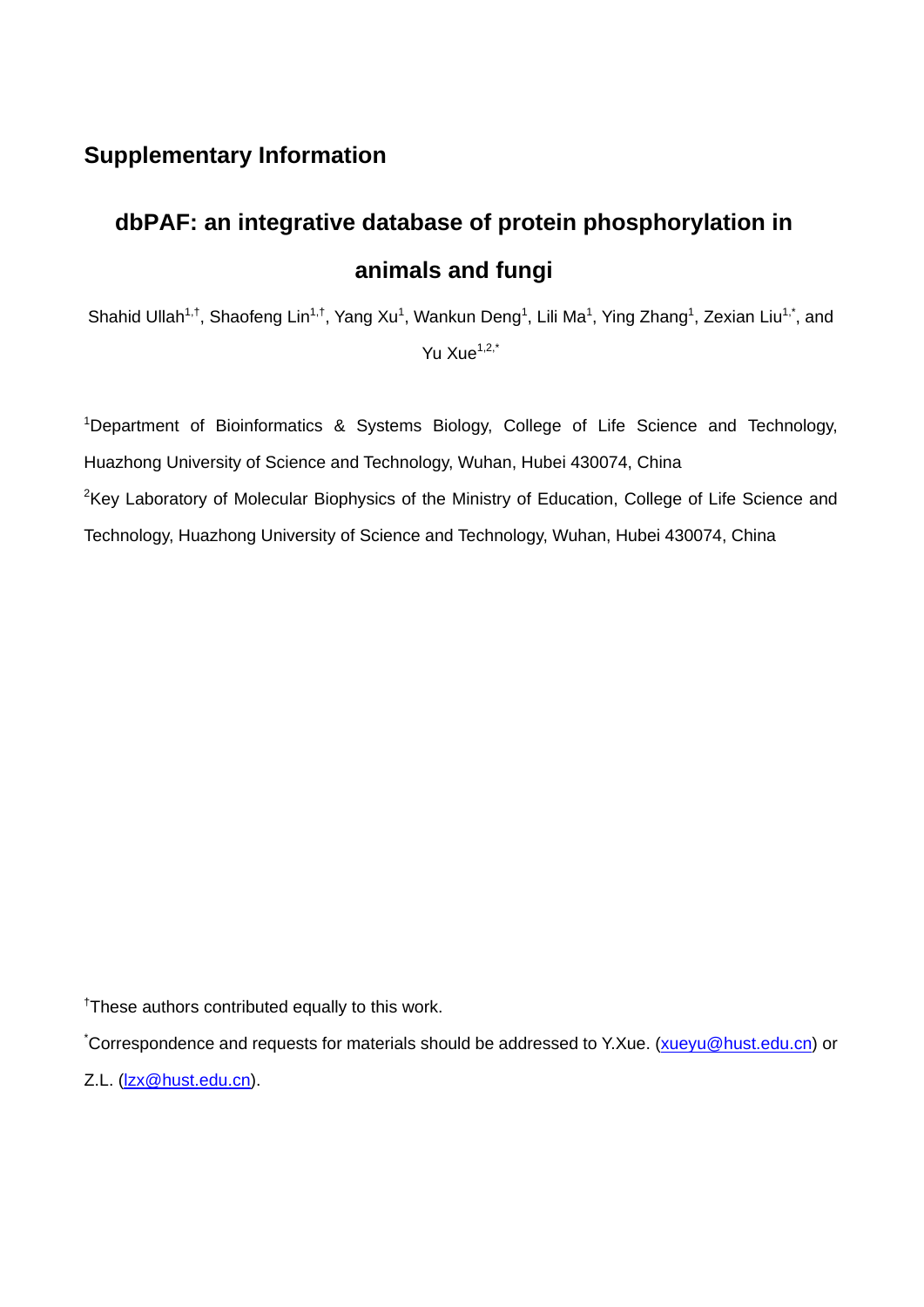**Supplementary Table S1** - From the scientific literature, we totally collected 294,370 nonredundant phosphorylation sites of 40,432 protein substrates identified from large-scale phosphoproteomic studies. *a*. The pubmed ID of original reference; *b*. The number of proteins; *c* . The number of phosphorylation sites.

| PMID <sup>a</sup> | Num. of proteins <sup>b</sup> | Num. of sites <sup>c</sup> |
|-------------------|-------------------------------|----------------------------|
| 26447709          | 495                           | 928                        |
| 26270265          | 24                            | 47                         |
| 26267517          | 288                           | 700                        |
| 26160508          | 415                           | 587                        |
| 26074081          | 4731                          | 18331                      |
| 26040406          | 1267                          | 3949                       |
| 26040289          | 1910                          | 7630                       |
| 26029660          | 22                            | 30                         |
| 25882841          | 415                           | 784                        |
| 25852190          | 201                           | 287                        |
| 25850435          | 4723                          | 17502                      |
| 25849741          | 2731                          | 7193                       |
| 25704821          | 501                           | 1139                       |
| 25627689          | 6972                          | 49761                      |
| 25532521          | 613                           | 1309                       |
| 25521595          | 2637                          | 6869                       |
| 25492886          | 13                            | 41                         |
| 25458152          | 26                            | 30                         |
| 25404012          | 466                           | 610                        |
| 25348954          | 58                            | 73                         |
| 25348772          | 162                           | 235                        |
| 25338131          | 6006                          | 35395                      |
| 25315811          | 2212                          | 12086                      |
| 25266776          | 3508                          | 15736                      |
| 25262027          | 1900                          | 4110                       |
| 25219547          | 332                           | 712                        |
| 25195567          | 410                           | 574                        |
| 25162660          | 41                            | 43                         |
| 25142963          | 15                            | 21                         |
| 25003641          | 1065                          | 1608                       |
| 24972180          | 509                           | 701                        |
| 24961812          | 2067                          | 8916                       |
| 24961811          | 4038                          | 14763                      |
| 24945867          | 393                           | 1022                       |
| 24888630          | 43                            | 62                         |
| 24825855          | 5                             | 5                          |
| 24769528          | 66                            | 257                        |
| 24732914          | 904                           | 2760                       |
| 24723360          | 795                           | 1337                       |
| 24708550          | 30                            | 44                         |
| 24704852          | 164                           | 268                        |
| 24702127          | 883                           | 1374                       |
| 24670416          | 29                            | 49                         |
| 24667141          | 1147                          | 2824                       |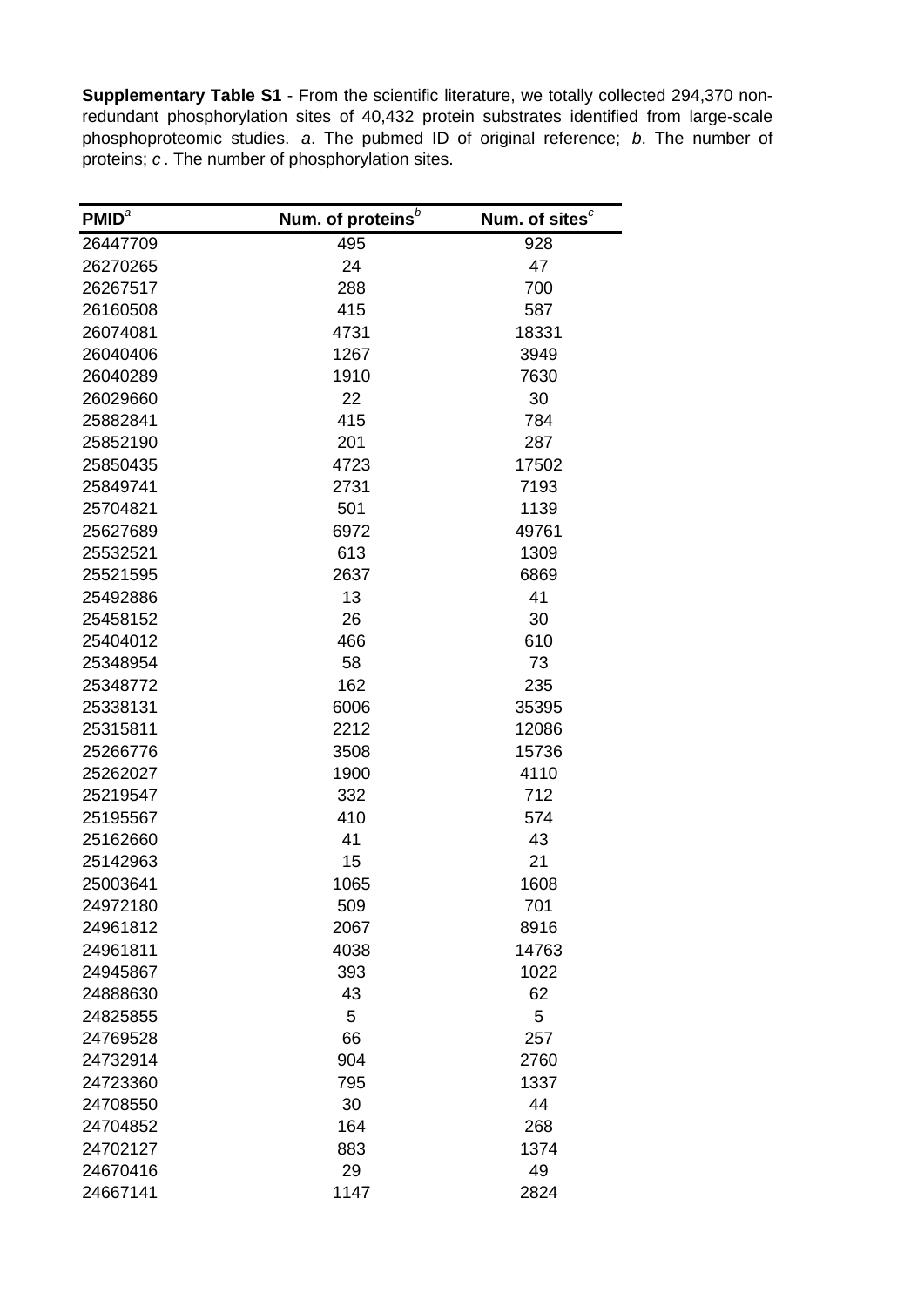| 24603354 | 223   | 321        |
|----------|-------|------------|
| 24511133 | 50    | 64         |
| 24400094 | 304   | 637        |
| 24260401 | 841   | 1204       |
| 24129246 | 84    | 103        |
| 24117733 | 1141  | 1934       |
| 23984901 | 6989  | 14743      |
| 23917254 | 3603  | 11806      |
| 23911959 | 3071  | 7127       |
| 23909892 | 50    | 85         |
| 23898821 | 4084  | 15867      |
| 23882029 | 257   | 378        |
| 23882026 | 230   | 391        |
| 23836654 | 704   | 1461       |
| 23832136 | 333   | 483        |
| 23825934 | 338   | 604        |
| 23800682 | 409   | 769        |
| 23712012 | 1743  | 7089       |
| 23684622 | 2888  | 10868      |
| 23663014 | 2443  | 7531       |
| 23607784 | 407   | 739        |
| 23589303 | 127   | 178        |
| 23567750 | 1057  | 1668       |
| 23527152 | 633   | 980        |
| 23403867 | 1349  | 2886       |
|          |       |            |
| 23384938 | 329   | 393<br>104 |
| 23353032 | 90    |            |
| 23186163 | 3870  | 9539       |
| 23090842 | 2712  | 10401      |
| 22997577 | 5     | 5          |
| 22923814 | 78    | 126        |
| 22817900 | 22096 | 112587     |
| 22807455 | 1669  | 5022       |
| 22798277 | 965   | 1536       |
| 22369663 | 1945  | 8033       |
| 22276854 | 1323  | 2550       |
| 22199227 | 2407  | 5996       |
| 22135298 | 190   | 248        |
| 22115753 | 1097  | 2275       |
| 21955146 | 58    | 73         |
| 21857030 | 927   | 1441       |
| 21743459 | 2848  | 8102       |
| 21630457 | 2082  | 9224       |
| 21609022 | 48    | 86         |
| 21373199 | 80    | 98         |
| 21183079 | 6321  | 35205      |
| 20873877 | 2720  | 9687       |
| 20833797 | 64    | 120        |
| 20688971 | 36    | 58         |
| 20469934 | 949   | 1849       |
| 20377248 | 1258  | 5184       |